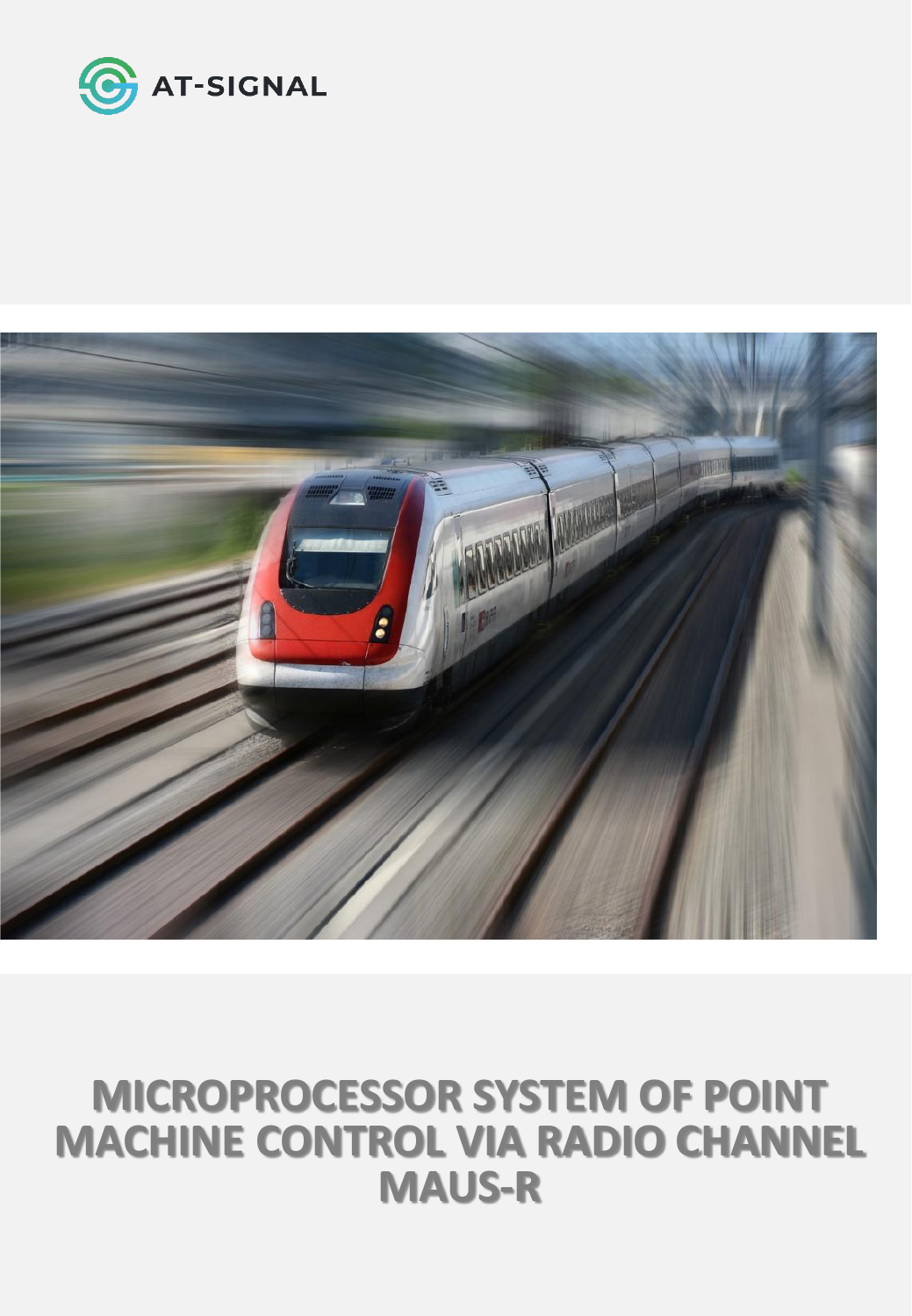



System MAUS-R is designed for use on mainlines, cargo transport, shunting areas, locomotive depots on non-centralized areas of railway stations, and industrial transport stations.



#### **System MAUS-R**

The main task of the system is to control turnouts without to the relay interlocking with the possibility of local control, as well as remote control via radio channel.

The power supply of the system equipment and switch motors is carried out from three-phase network with line voltage of 380 / 220V.

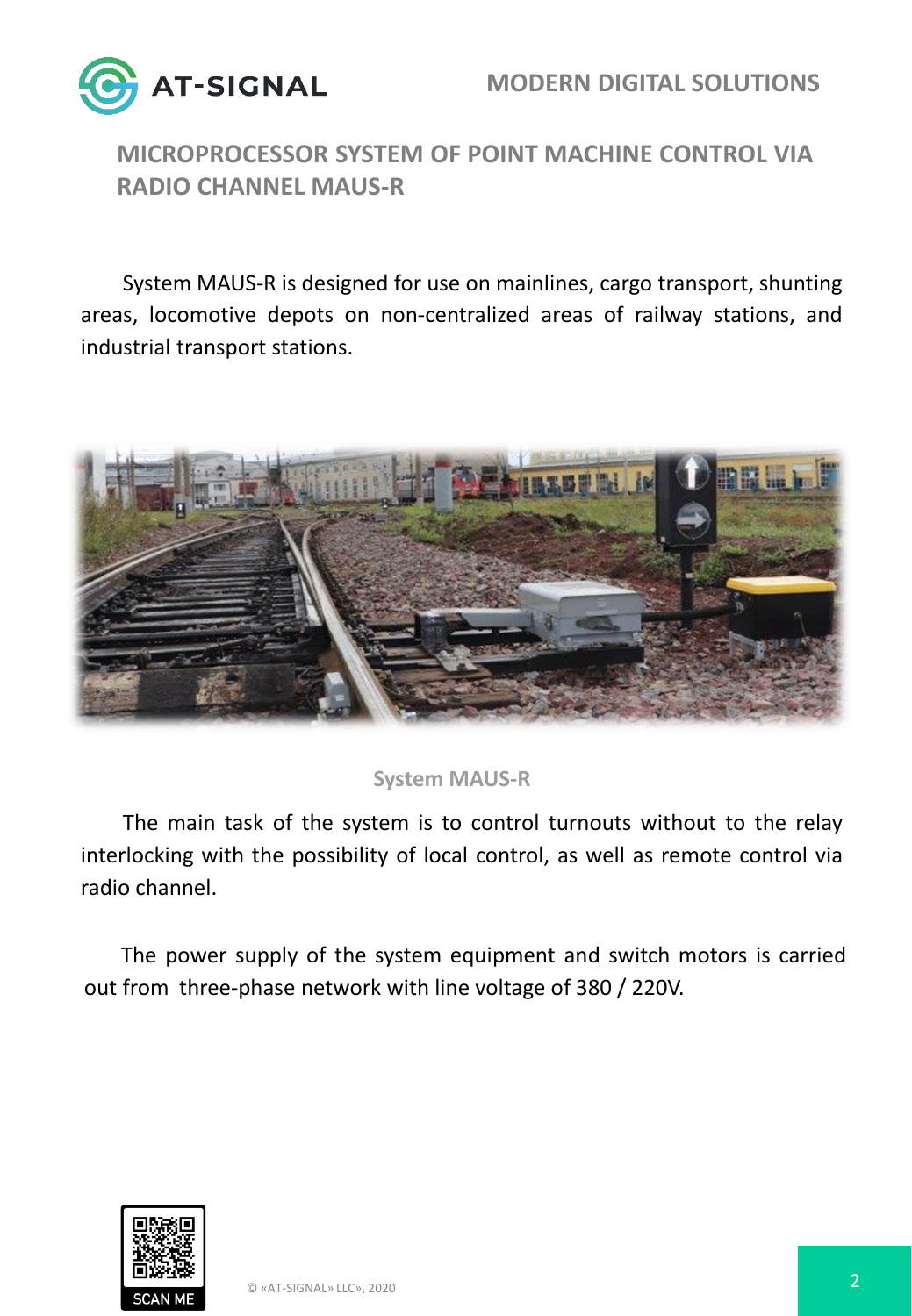

#### **System structure:**

- $\checkmark$  control console
- $\checkmark$  point machine
- $\checkmark$  point indicator
- $\checkmark$  track box with control equipment via radio channel
- $\checkmark$  track box with axle counting system equipment
- $\checkmark$  wheel sensor



Product modifications are determined by the specific requirements of the Customer for the system and object specific. All requirements are taken into account and implemented in the design part for a specific object.

The point machine is controlled remotely using the console (KS-01), as well as using a three-position switch, with control key located on the track box.



Using KS-01 or a switch on the track box the command is sent to move the turn-out to the "plus" or "minus" position. The position indication of the point machine is shown on the KS-01 console and by the point indicator, which is installed in front of the turn-out and indicates the direction.